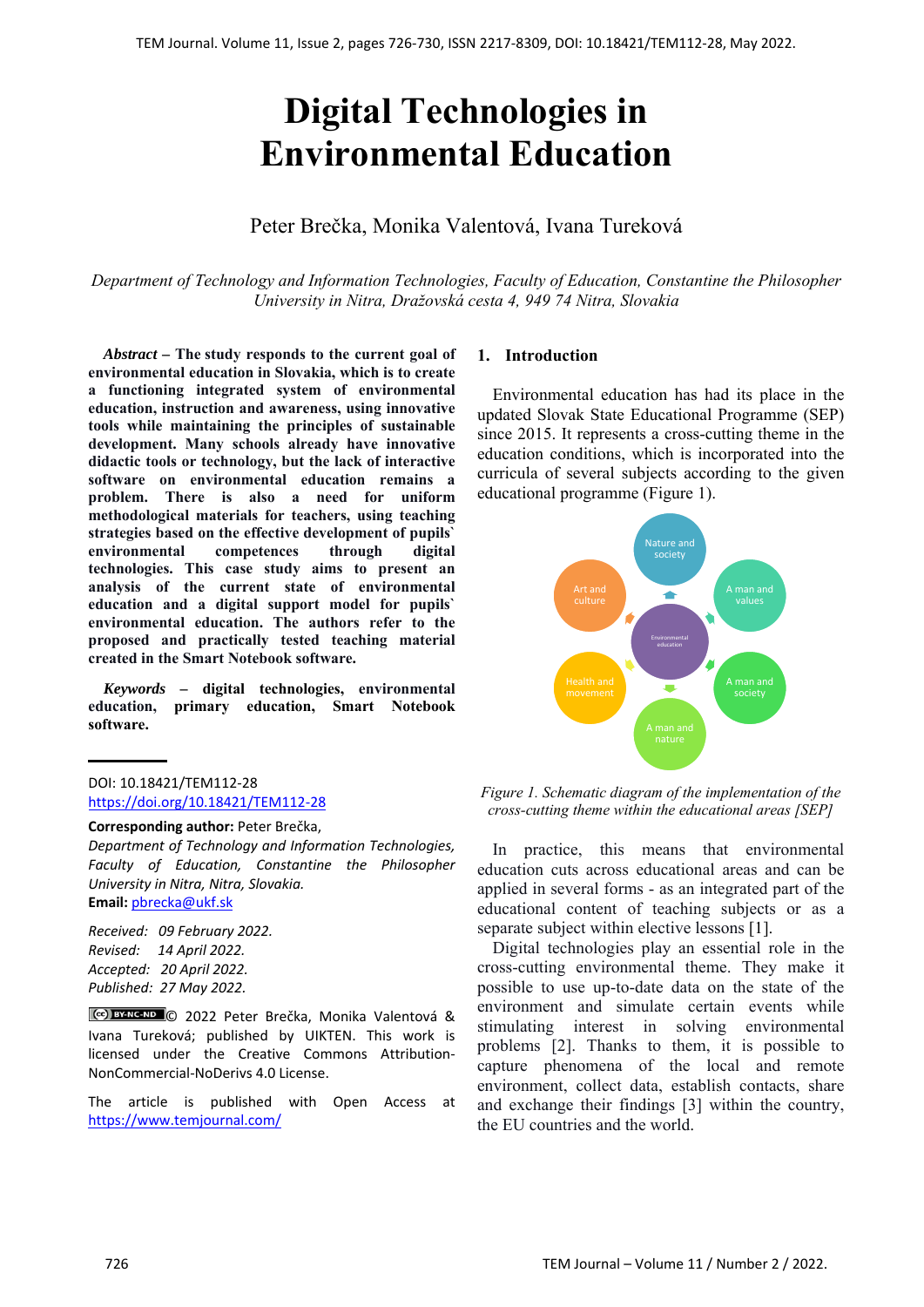Digital technologies are also crucial in the sustainability awareness process [4]. It is the concept of sustainability that is beginning to emerge in the area of the phenomenon of happiness in public space [5].

Digital technologies primarily include computerbased learning and multimedia materials and networks and communication systems to support learning [6]. We can also include interactive or electronic whiteboards in digital technologies. These are large touch-sensitive surfaces that control a computer connected to a digital projector or standalone panels [7].

Digital technologies offer a wide range of operations and activities that can make learning engaging, experiential and, above all, interactive.

Environmental education can use images and texts stored on the computer, projecting them onto a large screen where the teacher can manipulate them to emphasise points made during the lesson [8].

It is possible to demonstrate natural phenomena and elements in the safety of the classroom, e.g., with short video demonstrations. The teacher or pupil can manipulate the projected texts directly on the screen, using a tool or his/her finger [9]. The interactive whiteboard (IWB) is a teaching and learning tool that has already produced several good results in teaching and learning with primary school pupils in different countries [10], [11], [12], [13]. The interactive whiteboard in environmental education has increased environmental awareness and cooperation, better test scores, and increased willingness to study science [14].

Therefore, in the present study, we focused on applying digital technologies to environmental education through developing gamified digital learning material. The application was carried out with primary school students, as this period is considered the most important in promoting environmental and responsible behaviour [6].

## **2. Objectives**

In the preparatory phase of the case study, we focused on determining the problem that the study addresses, mainly the lack of teaching materials and educational methodology in applying innovative digital technologies. For this reason, we aimed at achieving these objectives through the developed teaching material.

The study`s main objective is "to present a proposed and practically validated digital teaching material, for the field of environmental education, compiled in the Smart Notebook software."

We validated the teaching material with the pupils of the 2nd year of selected primary schools in the Slovak Republic. In the selected schools, environmental education was implemented as a separate subject.

The validation of the teaching material included an in-depth qualitative analysis of the current state of provision and implementation of environmental education teaching in the selected schools.

## **3. Methodology of Creating Teaching Material**

The main principle of teaching material creation was to develop pupils` personalities comprehensively, i.e., development in knowledge, skills and attitudes /values. In the requirements for the educational objectives, it was also necessary to pay attention to the requirements, which include:

- consistency (subordination of higher goals to lower ones),
- appropriateness (orientation to the pupils` abilities with a special approach to pupils with ADHD),
- unambiguity (formulation of short and unambiguous terms),
- measurability (it is crucial to set objectives in such a way that their results can be assessed in practice),
- temporality (objectives must be time-bound) [15].

We compiled the teaching material in Smart Notebook 16.2, which represents an ideal way to create digital teaching content. Using this program, it was possible to easily and efficiently create interactive gamified learning activities (teaching aids) with the possibility of using digital intermediaries (e.g., in the case of technology available to pupils in the 2nd year via an interactive whiteboard or display). The program in question provides creative ideas and the possibility of setting specific parameters for an individual approach to each pupil, i.e., it is a suitable teaching material for pupils with learning difficulties.

The created material aimed to consolidate the acquired knowledge of pupils in environmental education, make the teaching process more effective and introduce new elements through digital technologies into teaching.

We have divided the teaching material into three thematic units: Animals; Trees-Shrubs-Flowers; Vegetables and Fruits. We mediated it through an interactive whiteboard (Figure 2., Figure 3., Figure 4.).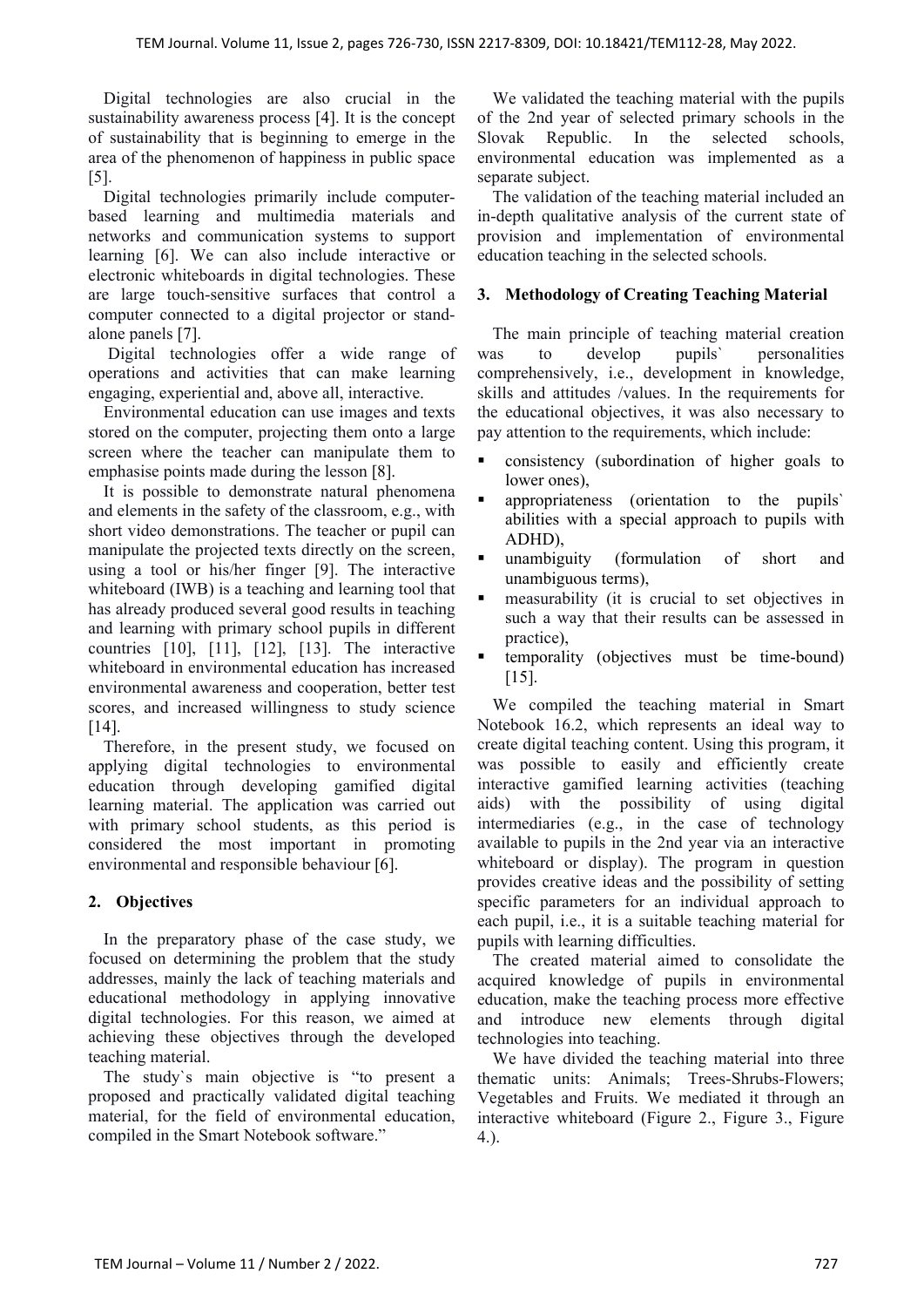

*Figure 2. Sample activities from the thematic unit Animals* 



*Figure 3. Sample activities from the thematic unit Trees* 



*Figure 4. Sample activities from the Fruit and Vegetables thematic unit* 

## **4. Results and Recommendations**

The validation of the teaching material took the form of a case study in primary schools, which are among the few schools in Slovakia with fully organised environmental education, conducted as a separate subject. We also focused on environmental education`s current state, conditions, strengths, and weaknesses as part of the validation.

We see the integration of environmental education into the educational programme at these schools as an excellent positive. On the other hand, it is necessary to express a critical attitude towards these schools` content and quality of teaching.

In terms of the application of teaching aids, despite the good equipment of schools, we noted shortcomings in their application in teaching. Although schools have sufficient software, teachers hardly use it in teaching. They prefer traditional teaching aids (books, textbooks) and didactic technology (interactive whiteboard).

Teachers teach environmental education lessons using developed methodological procedures, using their own themes. They prefer memorisation strategies in their teaching, which was evident in the pupils` work with the teaching material. Pupils had acquired theoretical knowledge about waste separation but less about the reasons for waste separation. Pupils do not know how to assess the impact of pollution on the environment, human health, and organisms living in nature.

These deficiencies result in poor quality of lessons focused on raising pupils` awareness of environmental behaviour.

However, we positively evaluate the involvement of schools in projects in which pupils are encouraged to participate in various practical activities such as bottle separation, sorting and cleaning up waste in school premises.

Our findings showed that teachers do not lead students to any project-based activities.

Of the extra-curricular forms, nature trails appear to develop environmental thinking and sensitivity effectively. They allow pupils to be in close contact with nature and to acquire interesting natural and cultural knowledge directly.

Finally, we were interested in students` and teachers` attitudes towards the developed teaching material.

From the practical validation, we can positively state that the pupils were interested in learning new knowledge. They were more active in the tasks than in traditional teaching (Figure 5.).



*Figure 5. Example of pupils` work with teaching material*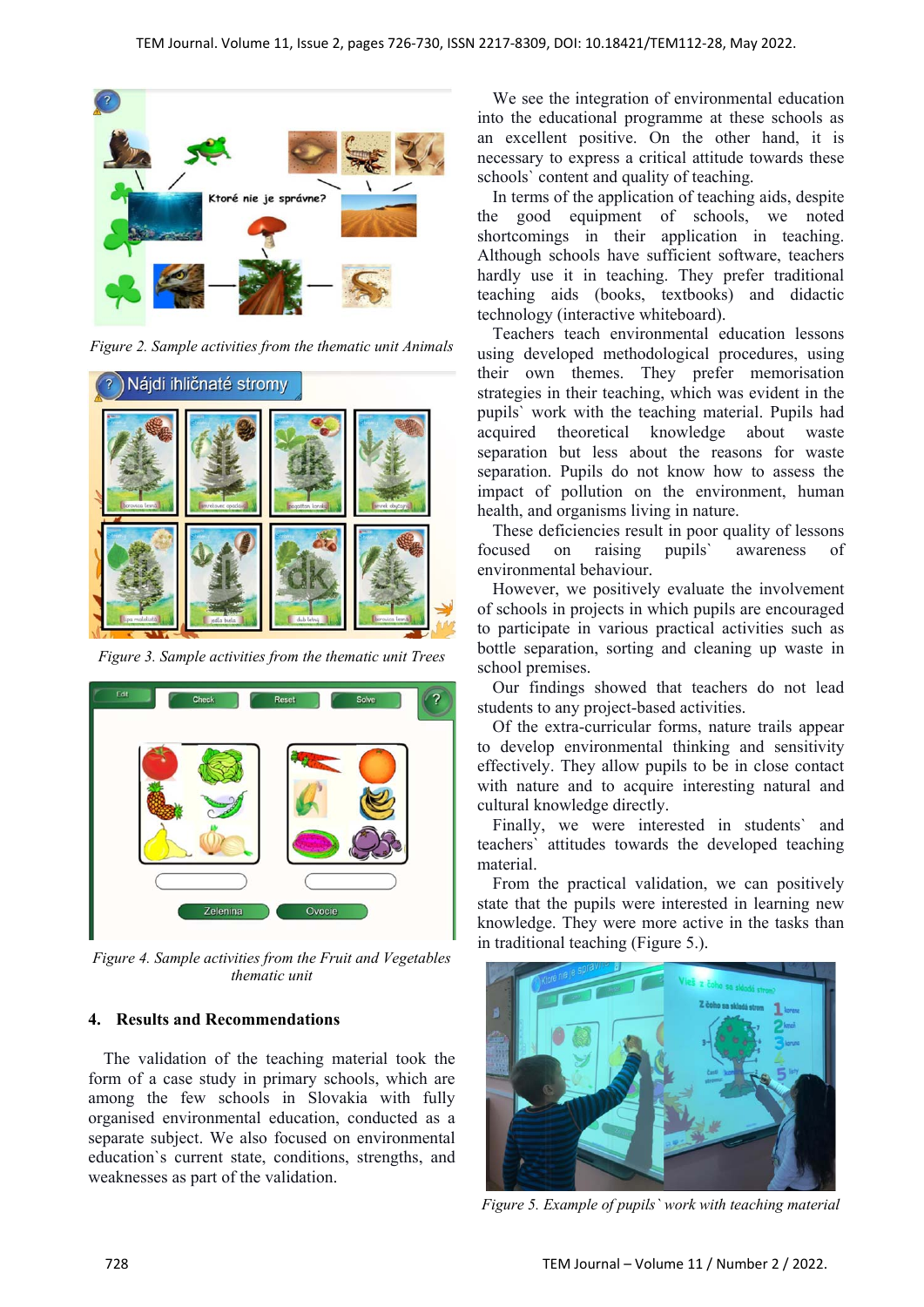The teaching material also included tasks that led them to be competitive and cooperate with others. The pupils` cooperation in solving the tasks was very intense. Class teachers and the environmental education teachers confirmed the improvement in the quality of the teaching process and the increased activity of the pupils.

During the interviews, teachers noted that they would welcome similar teaching materials in the classroom because they stated they do not have enough space and time, and ultimately not enough competence, to prepare them.

From our findings, we extract the following recommendations for the implementation in practice:

- 1. To improve environmental education through the introduction of digital technologies. Digitally assisted learning effectively helps students acquire the awareness of relationships between subjects and concepts they have difficulty understanding [16]. Digital technologies, mobile applications, and virtual reality can provide new ways of engaging pupils in environmental education, socalled bridges in teaching pupils, and preparing young people to think globally and behave in an environmentally responsible way [6]. Human responsibility is proving to be a real challenge in the 21st century [17].
- 2. Systematic support and development of digital competencies of teachers [18]. The lack of professional development is a severe challenge associated with technological integration and a problem that cuts across curriculum areas such as environmental education, multicultural pedagogy, and the promotion of intercultural understanding. Professional development can better serve the needs of both teachers and pupils within a unified approach [19].
- 3. Incorporation of environmental education into regular classes. Environmental education should become separate teaching subject to deepen teaching and learning [20]. At present, it does not have sufficient importance.
- 4. To ensure the implementation of educational activities in the natural environment, using direct contact with nature and with environmental phenomena and processes [21]. We also recommend implementing nature trails, nature activities, school trips.
- 5. To develop a comprehensive reform that considers social and economic circumstances and teachers` ability or willingness to integrate digital technologies into their teaching practices.
- 6. To motivate schools to create and present projects. Environmental education requires different integrated and project-based approaches to teaching and learning [22].
- 7. To implement environmental activities in nature and with pupils` parents. It is fundamental to create prerequisites for pupils` healthy orientation towards environmental issues in the home environment. Parents` positive relationship with nature helps children develop their positive relationship with nature [23].
- 8. To change the curriculum of practical environmental education teaching in schools. This recommendation assumes that all the activities we recommend are not possible without changing the educational system in schools. Therefore, the curriculum for teaching environmental education needs to be changed to match the educational standards` content and incorporate more practical learning in the natural environment.

We based the above recommendations on the analysis and evaluation of the current management of environmental education in the school environment of the selected schools. The recommendations are intended for the primary schools we analysed and for all primary schools with practical environmental education teaching. A major problem of current education is the lack of teachers` competence and the lack of time to implement the above activities. For this reason, we directed our last recommendation to change the educational system in all schools in the Slovak Republic.

## **5. Conclusion**

The primary task of environmental education is to teach pupils to understand the importance of life on the Earth, develop their positive relationship with nature, so they have a natural interest in protecting all organisms living in nature and understand the importance of this act for the future generations. For this understanding, they need, in particular, direct contact with nature. However, the subject`s current status as a cross-curricular topic in the teaching process gives primary schools limited opportunities to use direct contact, which is why digital technologies appear to be an effective solution. We think these proposed recommendations could improve the teaching process and introduce better and more effective teaching of environmental education in selected primary schools and those schools where environmental education is implemented only as a cross-cutting topic.